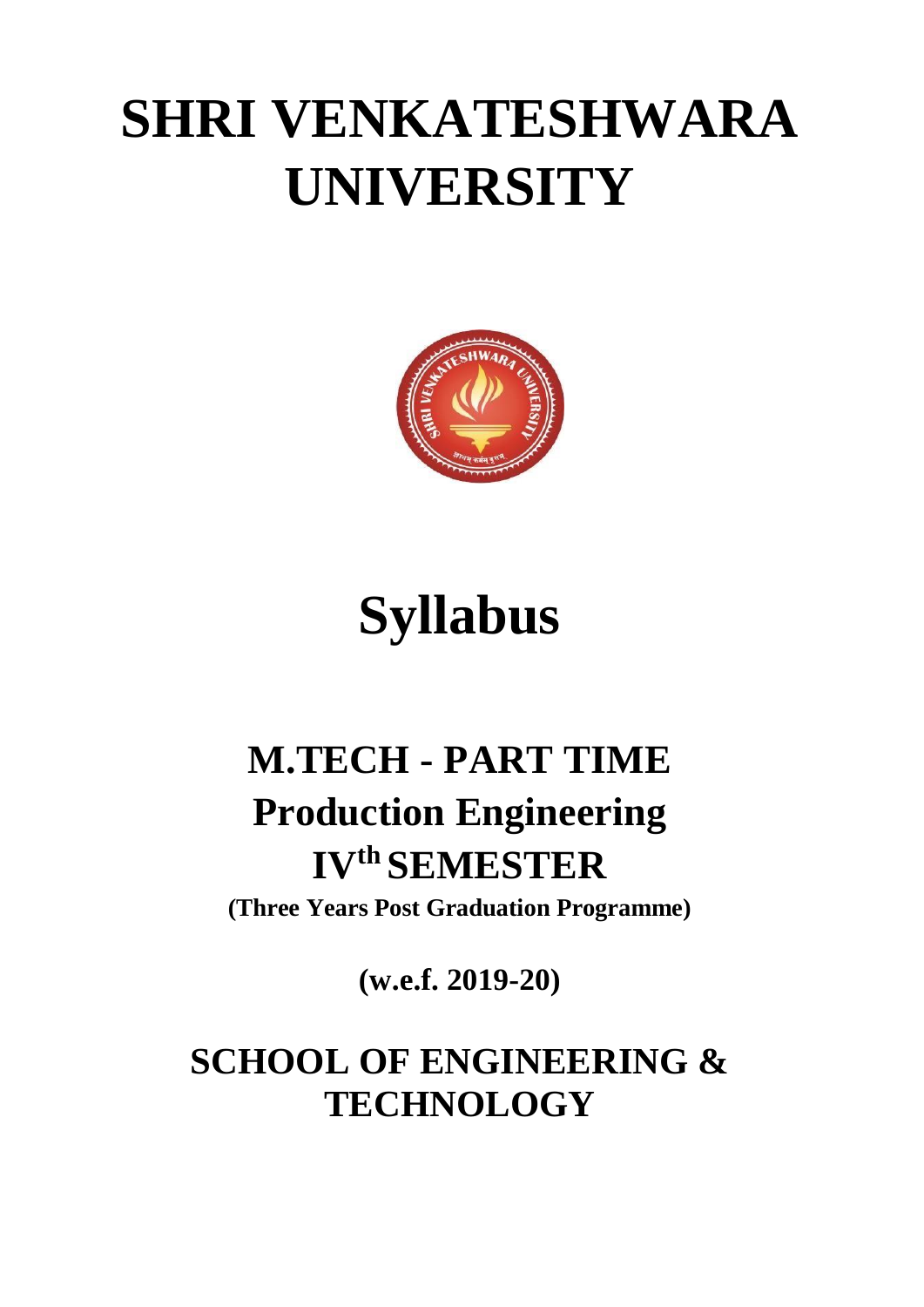| <b>Production Engineering</b><br><b>PART TIME</b><br><b>SEMESTER-IV</b> |                |                                  |                |                |              |                          |           |       |           |          |       |        |                |
|-------------------------------------------------------------------------|----------------|----------------------------------|----------------|----------------|--------------|--------------------------|-----------|-------|-----------|----------|-------|--------|----------------|
| Subject<br>Subject<br>S1.                                               |                |                                  | Periods        |                |              | <b>Evaluation Scheme</b> |           |       | End       |          | Total | Credit |                |
|                                                                         | Codes          |                                  |                |                |              |                          |           |       |           | Semester |       |        |                |
| N <sub>o</sub>                                                          |                |                                  | L              | T              | $\mathbf{P}$ | <b>CT</b>                | <b>TA</b> | Total | <b>PS</b> | TE       | PE    |        |                |
| $\bullet$                                                               |                |                                  |                |                |              |                          |           |       |           |          |       |        |                |
|                                                                         | <b>WPR-401</b> | Modern<br>Machining<br>Processes | 3              | $\overline{0}$ | $\theta$     | 20                       | 10        | 30    |           | 70       |       | 100    | 3              |
| $\overline{2}$                                                          | <b>WPR-041</b> | Quality<br>Management            | 3              | $\overline{0}$ | $\theta$     | 20                       | 10        | 30    |           | 70       |       | 100    | 3              |
| 3                                                                       | <b>WPR-411</b> | Design Practice<br>Lab           | $\overline{0}$ | $\overline{0}$ | 4            |                          |           |       | 25        |          | 25    | 50     | $\overline{2}$ |
| $\overline{4}$                                                          | <b>WPR-441</b> | Mini-Project                     | $\overline{0}$ | $\Omega$       | 4            |                          |           |       | 50        |          | 50    | 100    | $\overline{2}$ |
|                                                                         |                | Total                            |                |                |              |                          |           |       |           |          |       | 350    | 10             |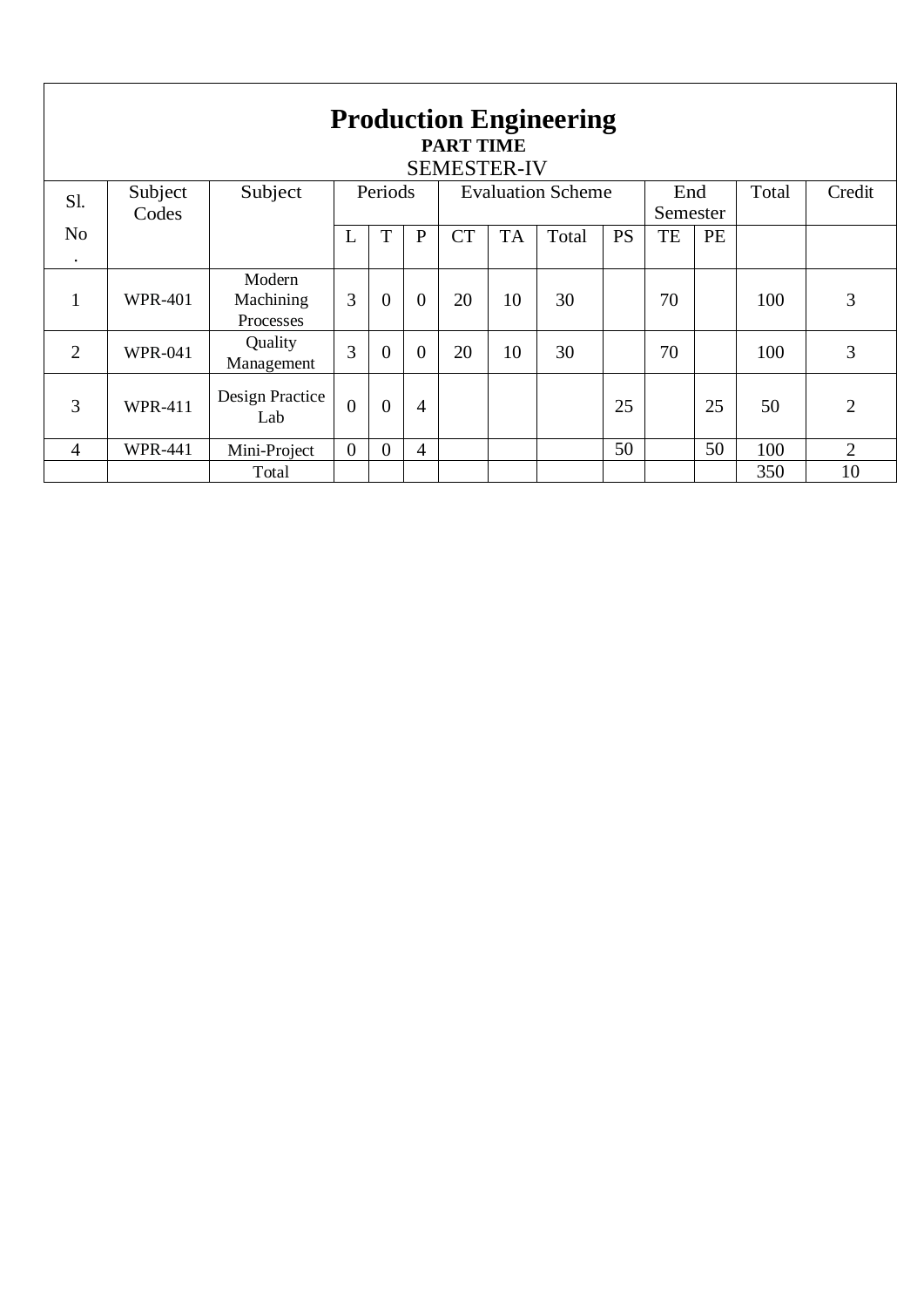**Course**:- M.Tech **Year/Semester:-** II/IV **Subject:-** Modern Machining Processes **Subject Code:-** WPR-401 **Max. Marks: a) Internal/Practical-** 30 **b) External-** 70

#### **Syllabus Contents**:

| Credit Hours |  |  |  |  |  |
|--------------|--|--|--|--|--|
|              |  |  |  |  |  |
|              |  |  |  |  |  |

#### **UNIT-I**

Modern Machining Processes; Non-traditional machining: Introduction, Specific Applications and Advantages over Traditional Machining Processes; Need of High production rate machining.

Mechanical Non-Traditional Machining Processes; Ultrasonic Machining, Abrasive Jet Machining, Water Jet Machining, and Abrasive Water Jet Machining; Process details, parametric effects, recent advancements and modelling.

#### **UNIT-II**

Thermal Non-Traditional Machining Processes; Electro discharge Machining, Plasma Arc Machining, Electron Beam Machining, and Laser Beam Machining; process, parameters, recent advances and modelling.

#### **UNIT-III**

Chemical and Electrochemical processes; Chemical Machining, Electro Chemical Machining and Electrochemical grinding.

Hybrid-type systems; Electro Chemical Discharge Machining, Ultrasonic-assisted Electro Discharge Machining, ELID during grinding and other types,

#### **UNIT-IV**

High Production Rate Machining and Grinding; Designing suitable tooling, cutting fluid application; alternative processes- hot machining, stretch machining, etc.; obstacles faced and possible remedies.

#### **UNIT-V**

Micro and Nano machining, Environment friendly machining.

Intelligent Manufacturing Systems: Fuzzy, Neural Networks, Genetic Algorithms to be applied in smart / digital manufacturing. Indusrty 4.0: Cyber Physical Manufacturing System.

#### **Reference Books:**

- 1. "Modern Machining Processes" P.C. Pandey and H.S. Shan, Tata McGraw-Hill Publication.
- 2. "Non-Conventional Machining" P.K.Mishra, Narosa Publishers.
- 3. "Advanced Machining Processes Nontraditional and Hybrid Machining Processes"- H.A.G. El-Hofy, McGraw-Hill.
- 4. "Manufacturing Science"- A. Ghosh and A.K. Mallik, East-West Publications.
- 5. "Manufacturing Engineering and Technology" S. Kalpakjian, Addison Wesley.
- 6. "Materials and Processes in Manufacturing" E.P. DeGarmo, J.T. Black and R.A. Kohser, Prentice Hall of India.
- 7. "A Text Book of Production Technology" O.P. Khanna and M. Lal, Dhanpat Rai and Sons.
- 8. "Rapid Prototyping: A Brief Introduction"- A. Ghosh, East West Publication.
- 9. "Manufacturing Processes"- Amstead, Ostwald and Begeman, John Wiley and Sons.
- 10. "Micromachines", I. Fujimasa, Oxford University Press.
- 11. "Precision Engineering in Manufacturing", R.L. Murty, New Age International Publishers.
- 12. "Laser Machining and Welding" N. Rykalin, A. Uglov and A. Kokora, Mir Publishers, Moscow.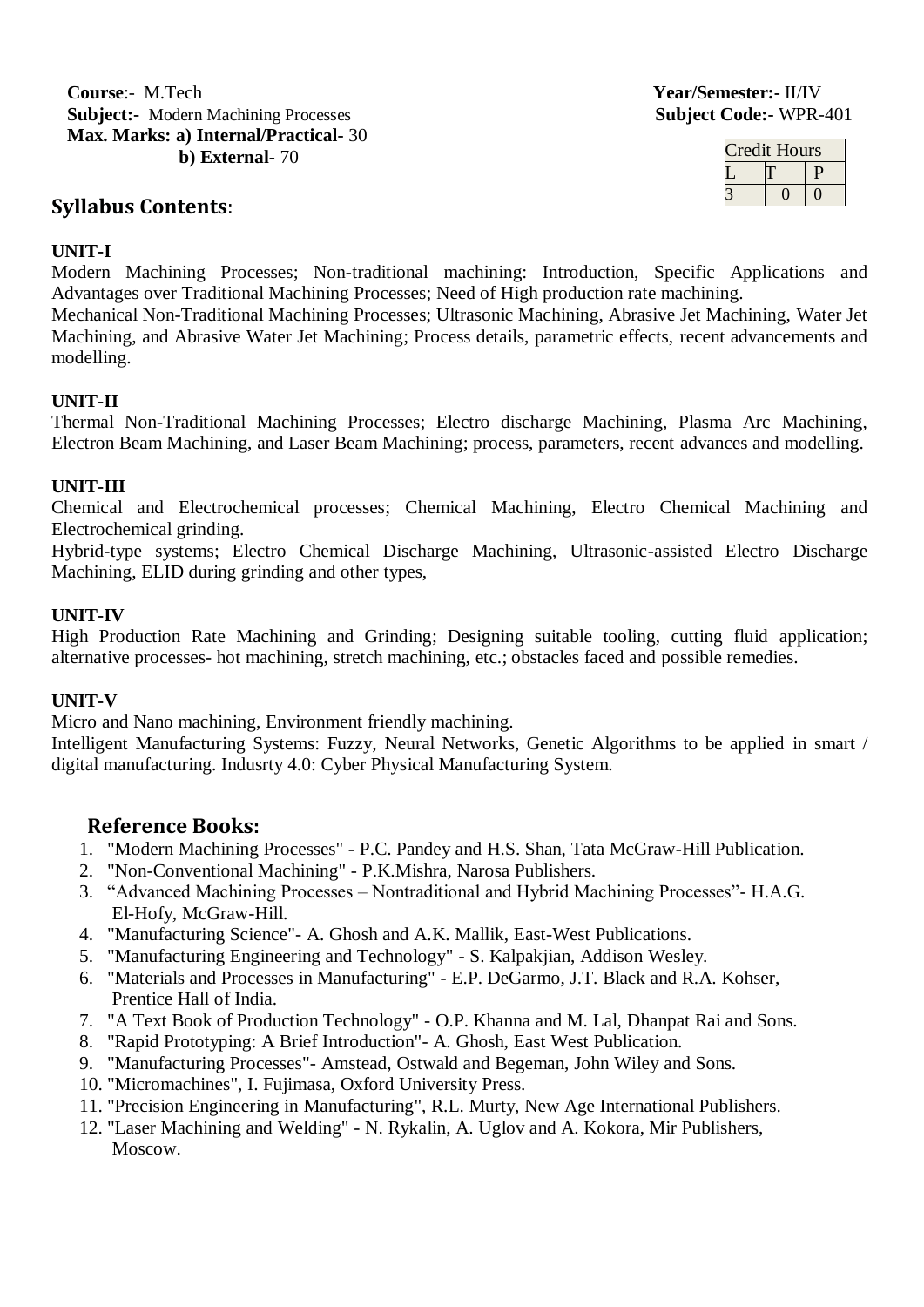**Course**:- M.Tech **Year/Semester:-** II/IV **Subject:-** Quality Management **Subject Code:-** WPR-041 **Max. Marks: a) Internal/Practical-** 30 **b) External-** 70

| Credit Hours |  |  |  |  |
|--------------|--|--|--|--|
|              |  |  |  |  |
|              |  |  |  |  |

### **Syllabus Contents:**

#### **UNIT-I**

Basic concepts, definitions and history of quality control, Quality function and concept of quality cycle, Quality policy and objectives, Quality considerations in design, Economics of quality and measurement of the cost of quality, definitions, classifications, Quality Cost Matrix, Evaluation of Quality Costs. Taguchi's Quality Loss Function.

#### **UNIT-II**

Process control: Upper and Lower Specification Limits, Accuracy and Precision. Process Capability, Potential Capability and Actual Capability. Use of control charts and process engineering techniques for implementing the quality plan.

#### **UNIT-III**

Total Quality Control and Management, definition, vision and philosophy, Concepts of TQM, Concepts of customer centered environment, Golden Rules of TQM, the PDCA Cycle, Tools and Techniques, Implementation of TQM, Waste Elimination, the 5S campaign

#### **UNIT-IV**

Flow Chart, Pareto analysis, Cause and Effect Diagram, Force Field Analysis, Brain Storming, Quality Circle, Quality Function Deployment, Just-In- Time Approach, Quality Standards, ISO 9000 Standard, Implementation and Registration.

#### **References:**

1."Quality Control Handbook" - J. Juran, McGraw-Hill Book Company.

- 2. "Quality Planning and Analysis" M. Juran, F. M. Gryana, Tata McGraw Hill (3rd Ed.).
- 3. "Statistical Quality Control" M. Mahajan, Dhanpat Rai Publication.

4. "Handbook of Total Quality Management" - R.P. Mohanty and R.R. Lakhe, Jaico Publishing House.

5. "Total Quality Management" - D. H. Besterfield, et al., Pearson Education, Asia.

6. "Quality Control and Industrial Statistics" - A.J. Duncan, Richard D. Irwin Inc., USA.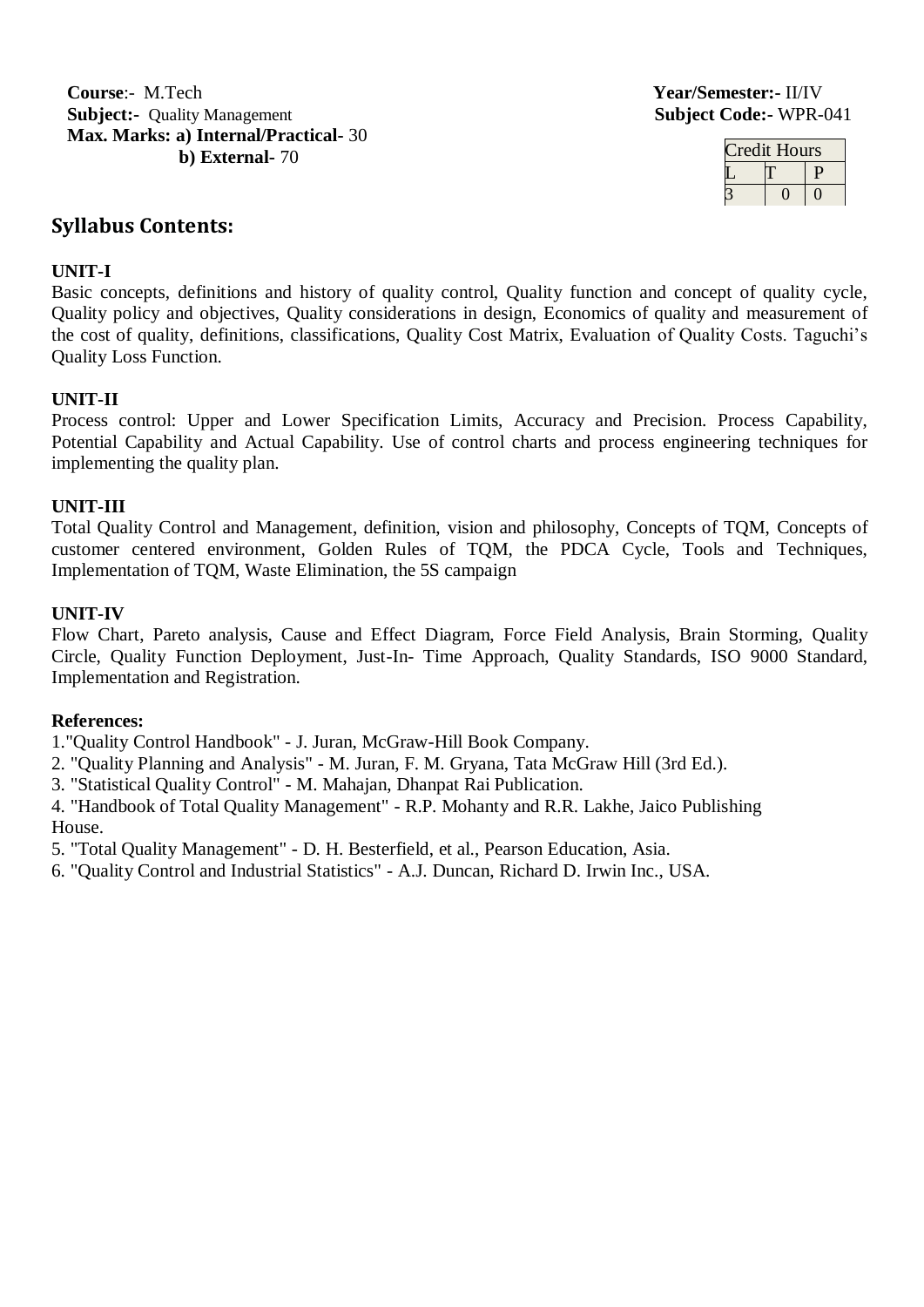**Course**:- M.Tech **Year/Semester:-** II/IV **Subject:-** Design Practice Lab **Subject** Code:- WPR-411 **Max. Marks: a) Internal/Practical**- 25 **b) External**- 25

| redit Hours |  |  |  |  |  |
|-------------|--|--|--|--|--|
|             |  |  |  |  |  |
|             |  |  |  |  |  |

## **Syllabus Contents:**

- 1. Design of components of machine tools, cutting tool, other toolings, metal working processes, etc.
- 2. Stress analysis of components of machine tools, cutting tool, other toolings, metal working processes, etc. under different types of loading conditions using standard software such as ANSYS, etc.
- 3. Designing for New Product Development.